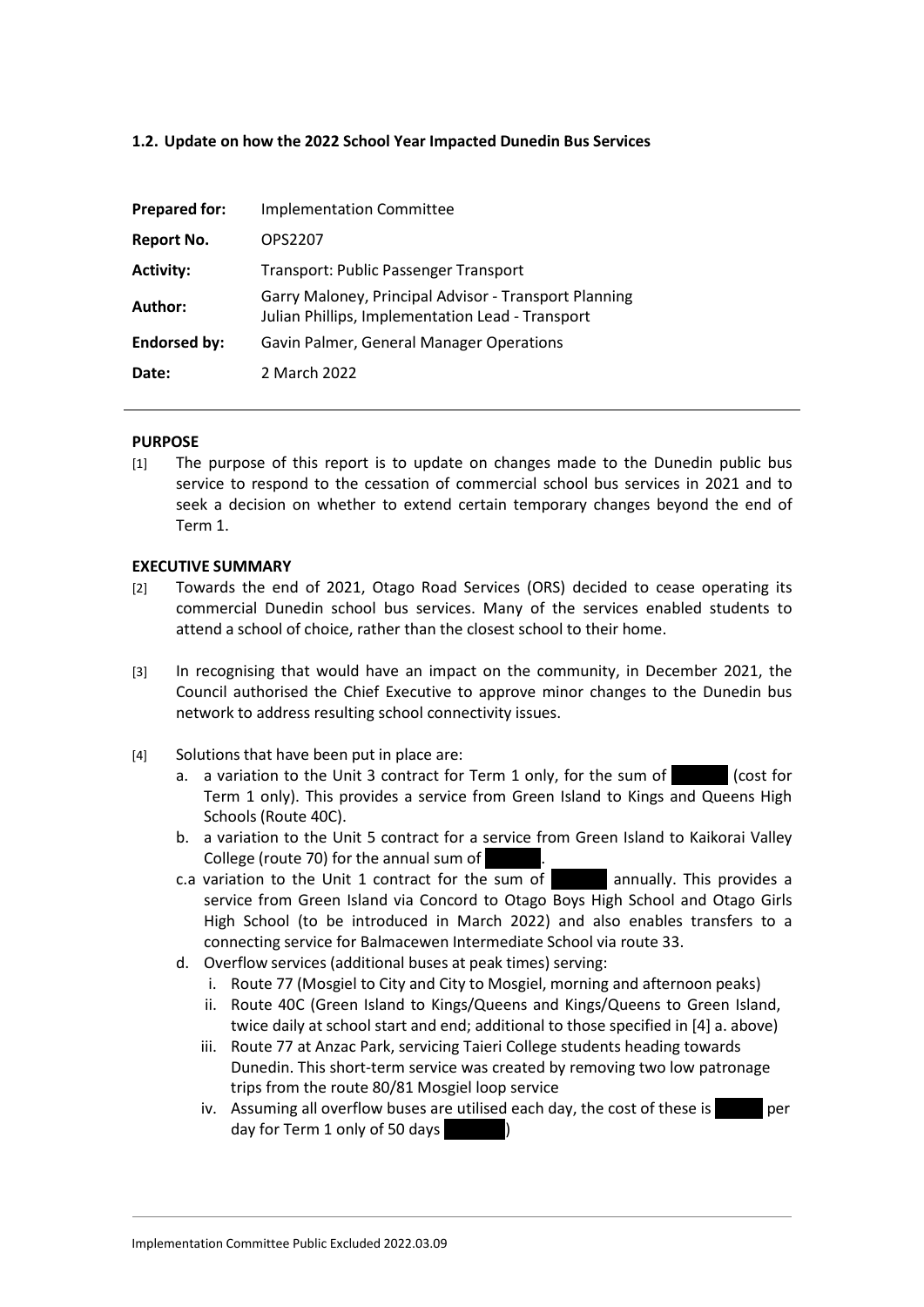- [5] It is noted that these are all public services. That is, they are not exclusive services for schools or for any particular school.
- [6] A total of 5,684 child fare trips have been made using these services in the period  $1<sup>st</sup>$  14<sup>th</sup> February 2022, which is 9 school days. The average [mean] is 632 children per day across routes 77, 40C, 70 and 18c/d.
- [7] The total Term 1 cost is about  $\qquad$  and the total annual cost is  $(2022)$ calendar year cost and noting that the figure does not include extending the solutions implemented only for Term 1).
	- a. Continuing route 40c to the end of Term 2 would cost an additional
	- b. Continuing overflow buses for Term 2 would be an additional
- [8] These costs are unbudgeted and if unable to be accommodated within the current Dunedin public transport budget (which is unlikely given the ongoing impact of the \$2 Dunedin bus fare), will add to the deficit of the Targeted Rate Reserve.
- [9] Endorsement of these variations is sought by staff, who are also recommending no further substantive changes be made to accommodate the journey to school in 2022; staff also propose that Council receive a subsequent report in June to review potential continuation of services to the end of 2022.

# **RECOMMENDATION**

*That the Committee:*

- *1) Notes this report.*
- *2) Endorses the variations to date in making minor changes to the Dunedin bus network to accommodate travel to school.*
- *3) Approves that all the service changes implemented to date continue.*
- *4) Notes that this may mean extending the Term 1 Route 40C and the overflow buses variations for Term 2, depending upon timing for Unit 3 retendering and implementation of the approved Shaping Future Dunedin Transport additional Mosgiel services.*
- *5) Agrees no further changes be made to the Dunedin bus network to accommodate travel to school, other than adjusting as necessary, those that are currently in place.*
- *6) Agrees to release this report to the public less all commercial information.*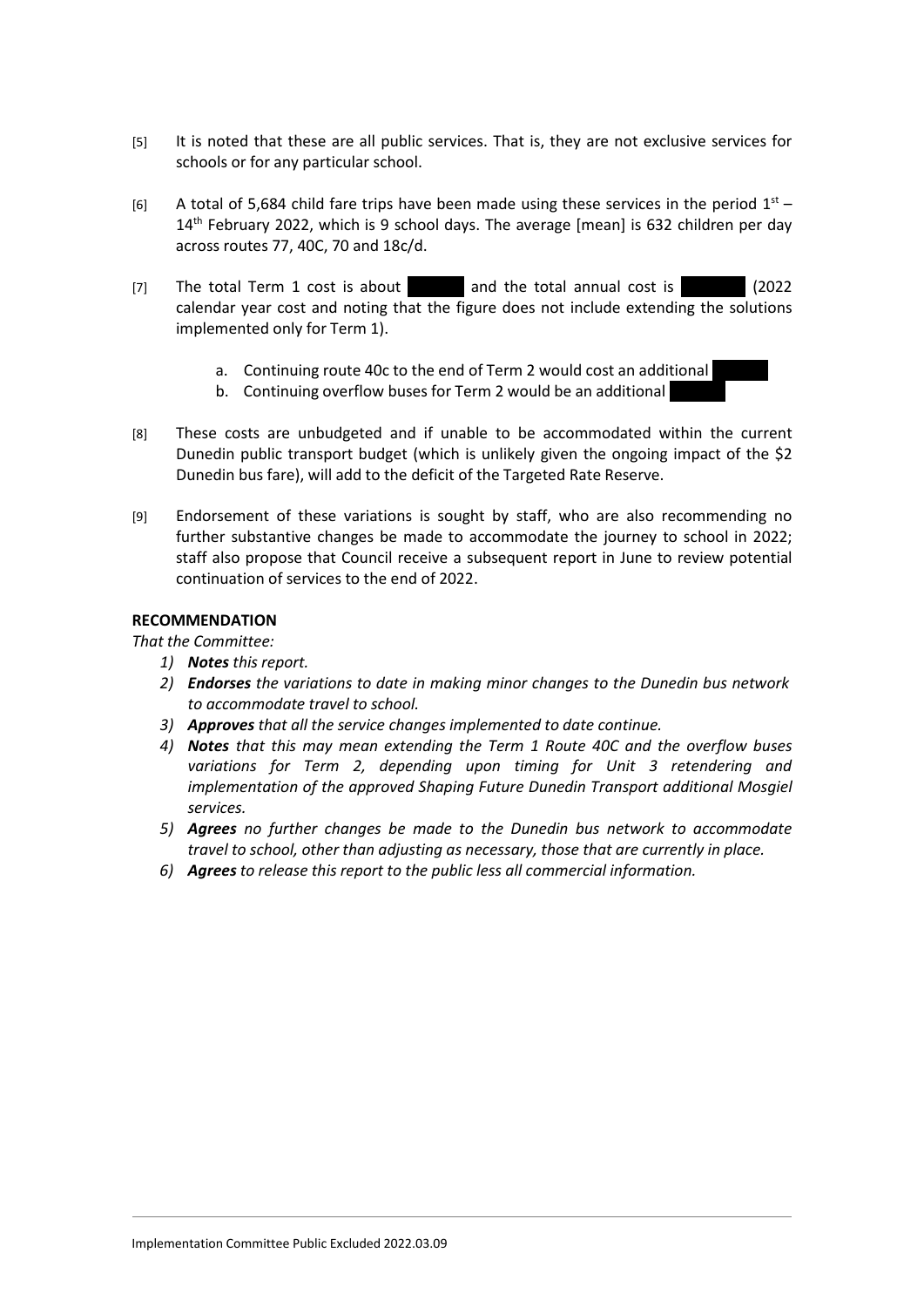### **BACKGROUND**

- [10] In December 2021, Council considered a report called "Ministry Review of Wakatipu Basin School Bus Services and Dunedin Changes"<sup>1</sup>. At that meeting the Council made resolutions that included the following:
	- "*2) Authorises the Chief Executive to approve minor changes to the Dunedin bus network in time for the start of the 2022 school year, to address school connectivity issues that have/may arise, given the cessation of commercial services at the end of 2021.*
	- *3) Requests staff provide an update to the first Implementation Committee of 2022 on the efficacy of the minor changes and any capacity issues that occur from the reduction in bus services provided in Dunedin.*"
- [11] This report satisfies resolution #3 above.
- [12] The need for Council to consider making the above decision came about due to Otago Road Service's (ORS) decision to cease providing commercial school bus services in Dunedin City. ORS was contracted directly by those schools on terms agreed between ORS and each school. Council was not a party to those arrangements and did not fund them. Cessation of those services was not a consequence of any decision or action of Council. They were not OrBus services.
- [13] ORS operated the following services (about six buses), departing predominantly from central Green Island:
	- a. Halfway Bush/Brockville to Kaikorai Valley;
	- b. Green Island to Kaikorai Valley;
	- c. Allanton via Mosgiel and Fairfield to Green Island;
	- d. Brighton via Waldronville to Green Island;
	- e. Green Island to Dunedin hill suburbs;
	- f. Green Island to Dunedin central city; and
	- g. Green Island to Southern Dunedin.
- [14] These serviced the following schools (transporting between 170 to 225 students):
	- a. Kaikorai Valley College;
	- b. Columba College, St Hilda's Collegiate School and John McGlashan College (hill suburbs);
	- c. Otago Boys High School, Otago Girls High School, Kavanagh College (central city); and
	- d. Kings High School, Queens High School (Southern Dunedin).
- [15] Fares ranged from a \$2 single cash fare to a ten-fare ride priced between \$18 and \$20.
- [16] Many of the services enabled students to attend a school of choice, rather than the closest school (e.g. from Mosgiel to a Dunedin high school, rather than Taieri College).
- [17] In general, the students using those services would be ineligible to receive Ministry of Education transport assistance because of that.

<sup>1</sup> 9 December 2021 ORC Meeting Agenda, report 7.2, pages 19-26.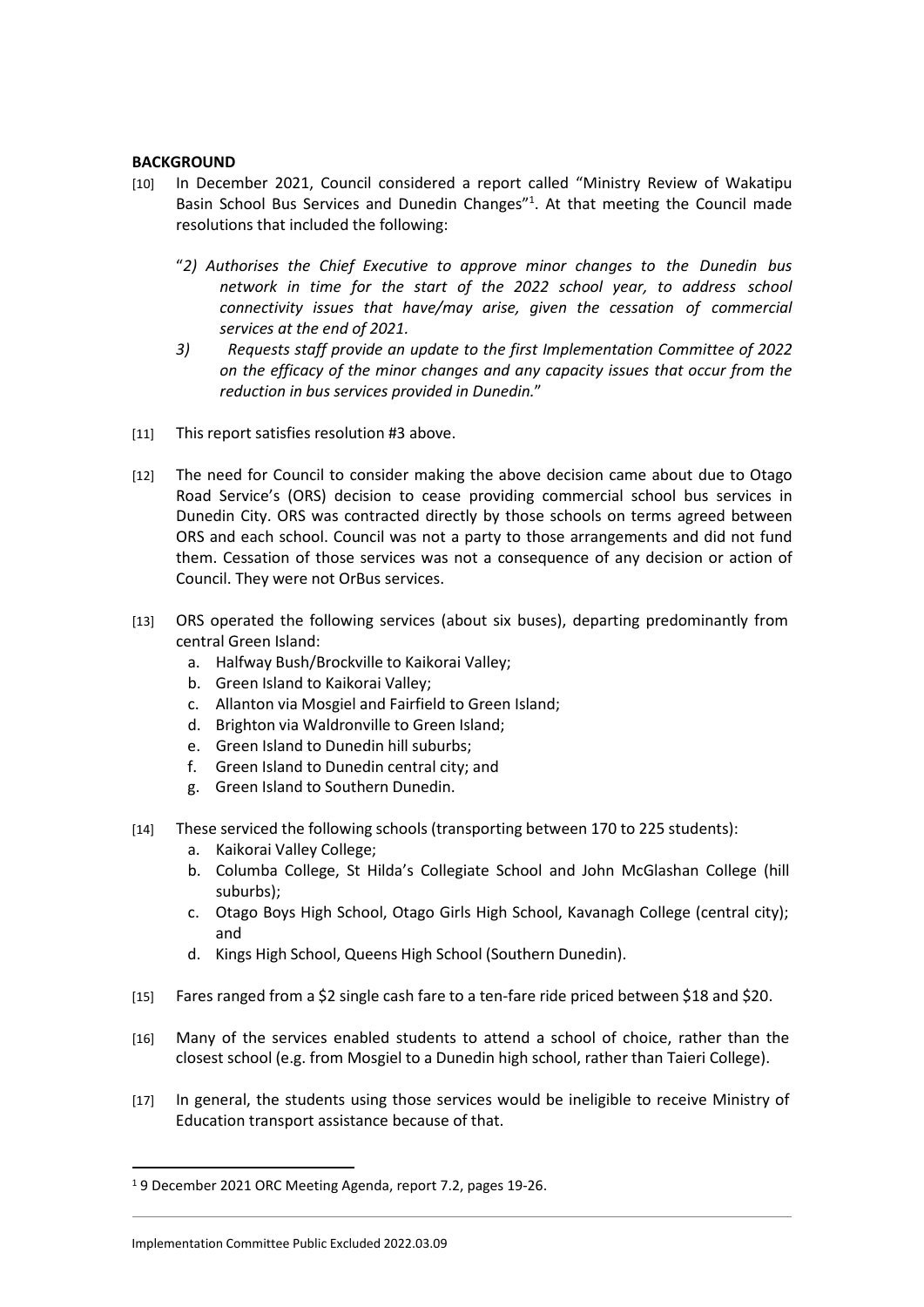- [18] Staff advised the December 2021 Council meeting that they had worked with Kaikorai Valley College (KVC) and developed a low-cost solution to help fill the gap for that school arising from the ORS cessation. This service varied route 70 to extend from Green Island to KVC twice daily.
- [19] At that time no other schools had approached ORC (Otago Regional Council) seeking variations to the public transport system.
- [20] In early January 2022, Council was approached by Kings High School to discuss options for a service extending to Kings and Queens High Schools, and a service variation to route 40C was introduced in February 2022, extending an existing service that previously terminated in Lookout Point to Green Island.
- [21] Through January and February, staff have been in discussions with other schools including Otago Boys High School, Otago Girls High School, Balmacewen Intermediate, Taieri College and St Hilda's Collegiate.

# **DISCUSSION**

# **What has ORC Implemented/not Implemented and at What Cost?**

- [22] Council's decision of December 2021 has been implemented by staff. The solutions that Council implemented as of 28 February 2022, are:
	- a. Kaikorai Valley College:
		- $\circ$  for students from the north, putting in place an interchange point at the stop at 117 Taieri Road, to enable the routes 33, 44 and 55 to connect with the route 38 service;
		- o for students from the south, extend the Brighton service (route 70) to connect from Green Island to the school; and
		- $\circ$  the annual cost of these changes is
	- b. Otago Boys High School, Otago Girls High School, Balmacewen Intermediate (to be implemented March 2022);
		- o service begins at Green Island, via Concord/Kaikorai Valley to Stuart Street at Nairn Street reserve, where Balmacewen School students can alight and join the route 33 direct to school;
		- o service continues to Otago Boys High School (Stuart Street at London Street intersection) where students can alight for this school and also Otago Girls High School; and
		- $\circ$  the annual cost of these changes is
	- c.Kings High School, Queens High School (Southern Dunedin):
		- o existing route 40C school legacy service which previously serviced Kings/Queens, Corstorphine and Lookout Point, is now extended to and from Green Island. The cost of these changes is (Term 1 only).
	- d. Overflow services (additional buses at peak times) serving:
		- o Route 77 (Mosgiel to City and City to Mosgiel, morning and afternoon peaks);
		- o A short-term network modification for Mosgiel, removing 2 low-patronage services from the route 80/81 Mosgiel town centre loop to enable additional overflow buses to be supplied to route 77 at Anzac Park for the 3:03pm departure to Dunedin. This is due to the service being at capacity with Taieri College students;
		- o Route 40C (Green Island to Kings/Queens and Kings/Queens to Green Island, twice daily at school start and end);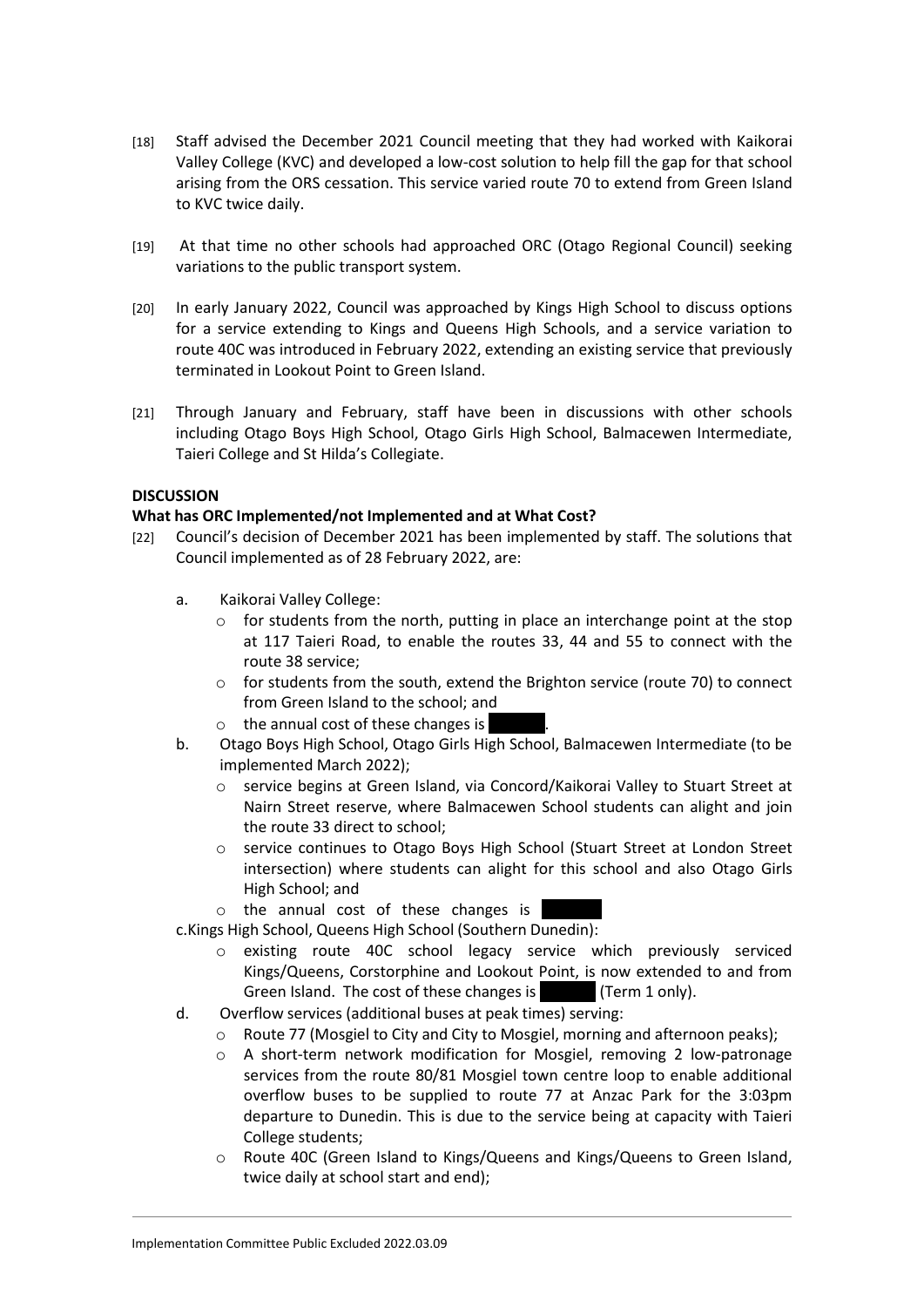- $\circ$  the cost of these services is  $\bullet$  per trip and varies as overflows are only implemented as and when required. Assuming all overflow buses are utilised daily, the total cost is  $1200$  per day for 1 term of 50 days ( $160$ );
- o these overflow buses are required as a result of increased patronage filling buses to capacity, particularly on school routes. The services ensure that passengers, schoolchildren or otherwise, remain able to use the service when a bus is at capacity<sup>2</sup> without having to wait for the next scheduled service.
- [23] Council staff have taken an approach of trying to implement solutions that, within reason, minimised the risk of students that would normally use an ORS service, not being able to catch a bus to school (in effect, being left behind). This recognised that the changes were taking place at the start of the school year and during difficult circumstances (the pandemic).
- [24] As advised to Council in December 2021, the additional costs are unbudgeted and if unable to be accommodated within the current Dunedin public transport budget (which is unlikely given the ongoing impact of the \$2 Dunedin bus fare), will add to the deficit of the Targeted Rate Reserve.
- [25] Those costs do not include fare revenue forgone which came about due to a high level of demand, coupled with a lack of additional ticketing-equipped buses having to be put in to service. The alternative to putting these extra buses in to service would have been to leave students behind. The forgone revenue is very small.
- [26] At this time, the gaps in the provision of service in 2022 directly compared to the former (2021) ORS services are:
	- a. Columba College, St Hilda's Collegiate School and John McGlashan College (hill suburbs).
	- b. Feedback to date regarding these schools has been minimal, although staff are considering whether there is scope to better service these schools should demand increase.
	- c. Staff are not aware of any plans for these schools to introduce their own commercial services.
- [27] The adjustments that Council has made to date to the Dunedin bus service to accommodate travel to school, have reached the stage where the point of diminishing returns has been reached and the ability to implement further variations is restricted by vehicle and driver availability. Staff therefore recommend, that no further adjustments be made to the Dunedin network other than fine-tuning those in place.

 $<sup>2</sup>$  The certified number of passengers that the vehicle is able to accommodate seated and standing.</sup>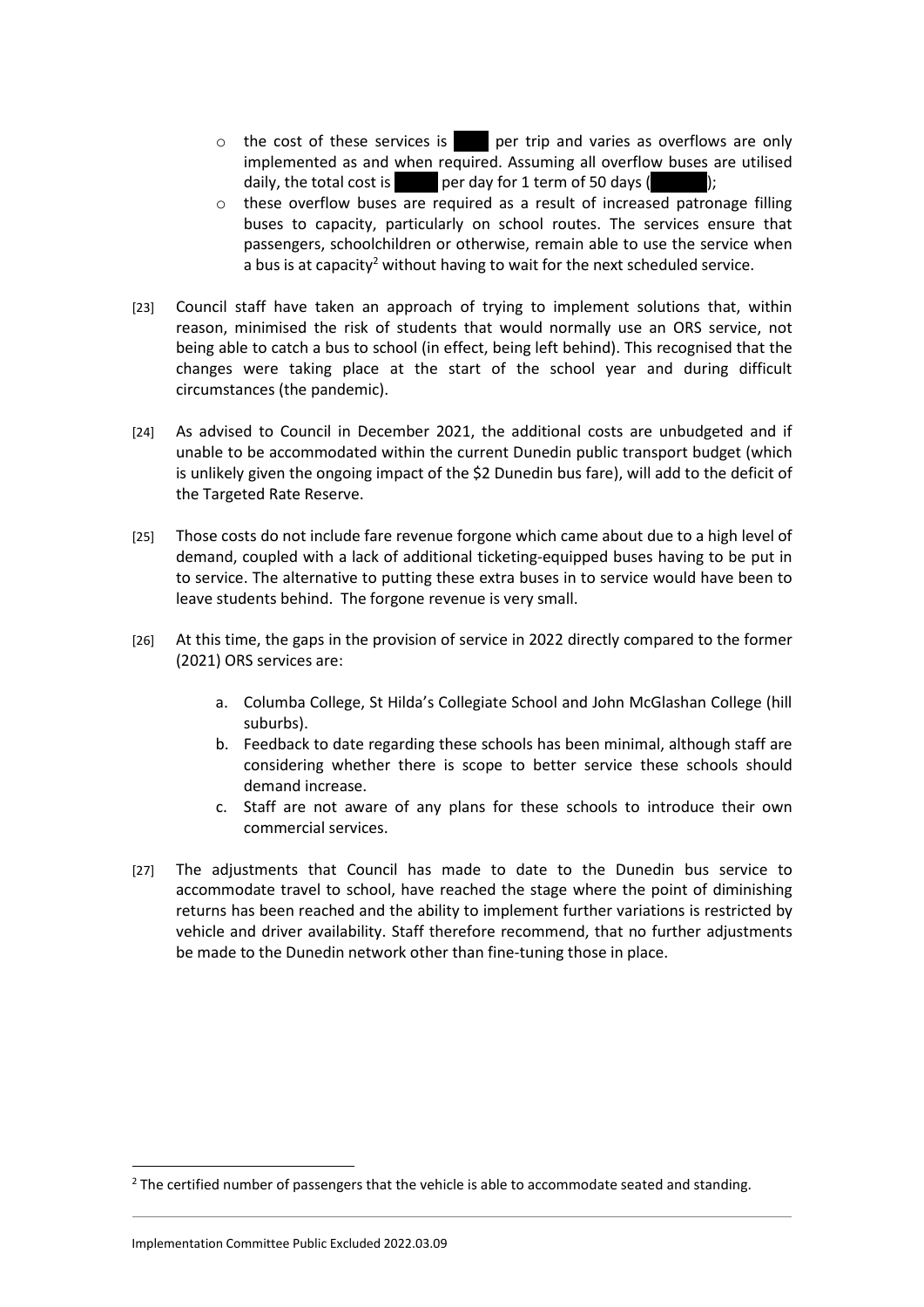- [28] It is important to note that the schools above continue to be serviced by the public bus service (the same as they were last year). What the schools may no longer have with the cessation of the commercial operator, is a more direct and timely service from settlements to the south-west and west of Dunedin to school.
- [29] In order to reach schools, some pupils are required to make one or two (or more) transfers between public transport services whereas before they had a door-to-door service.

### **Implementation Issues**

- [30] There are a limited number of spare vehicles available to support variations to routes, particularly because the peak times at which school services operate are when most of the vehicle fleet is in service. This issue is compounded when spare vehicles may be off the road for maintenance.
- [31] Transport staff have been stationed at key locations (including Green Island, Kings/Queens High Schools, Taieri College) to assist children with the transition to new services, monitor capacity and identify operational issues. This has enabled improvements to be quickly identified and then implemented as well as receiving direct feedback from customers and their parents.
- [32] Transport staff have maintained regular communication with schools, parents, the Ministry of Education and transport operators to ensure concerns are recognised and responded to. Staff have also been in regular contact with Community Boards, in particular the Saddle Hill Community Board, feedback from which has helped shape the services that have been implemented.
- [33] In order to provide a service when buses are at capacity and no spare vehicles are available, passenger coaches have been employed at times to ensure passengers do not get left behind. These do not contain the same equipment as contracted Orbus vehicles, for example: Bee Card ticketing equipment, Wi-Fi/tracking, bike racks and lowering suspension are usually not offered.
- [34] Overflow vehicles which do not contain ticketing equipment means fare revenue is lost from those services ( $\sim$  per bus per day).
- [35] Increased patronage is resulting in standing capacity being utilised on many services. Although this is normal in other regions, safe and permitted, the perception is that buses are overcrowded and less safe. Less abled bodied and older passengers may find bus journeys less attractive and priority seating areas (for example, spaces for wheelchair users) less accessible.
- [36] The utilisation of other routes by schoolchildren appears to be increasing, with feedback regarding lack of capacity on Route 14 (City to Port Chalmers) and Route 1 (City to Palmerston via Waitati). It is not possible to add capacity to these services at peak times due to availability of fleet and drivers.
- [37] Driver availability and the rostering of driver duties means that it is difficult to implement further variations without increasing the driver pool. Operators also need to ensure that the latest Rest and Meal Break regulations are adhered to.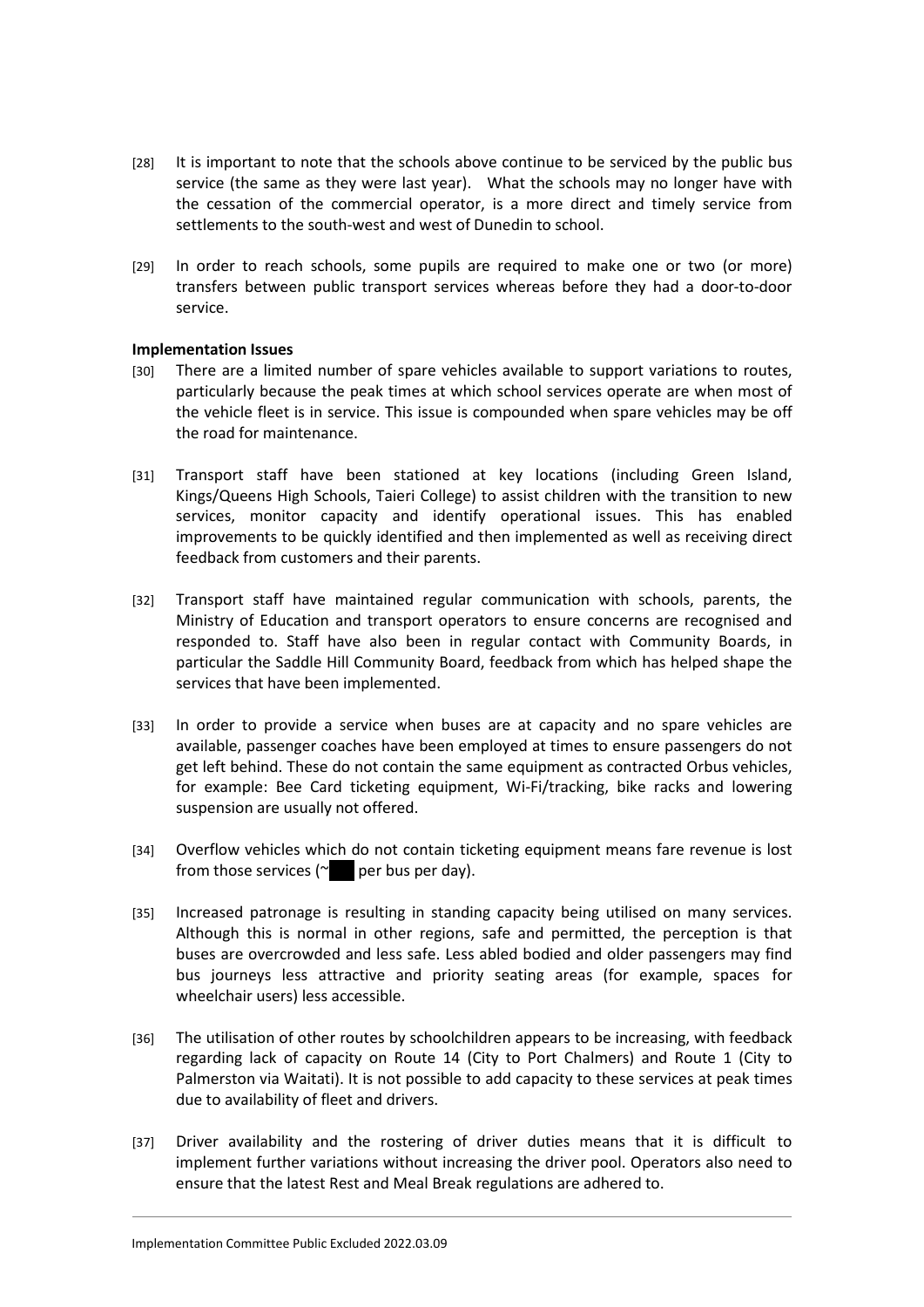- [38] The impact of COVID in the community has a direct correlation to driver availability, with increased levels of absence due to illness, potential COVID testing and/or isolation, etc. It should also be remembered that the delivery of bus services is supported by other staff such as cleaners, supervisors, mechanics, etc, whom are as susceptible to the virus.
- [39] February 2022 has seen increased levels of driver illness and availability which impacts service provision, and this is likely to increase as the Omicron variant becomes more widespread.
- [40] The Covid-19 pandemic has worsened the issue of driver availability, both in Otago and nationally. Issues with lack of drivers was seen in Auckland and Wellington in 2018, spread to Tauranga in 2019 and has broadened further since.
- [41] Responding to the cessation of ORS, Council has communicated by:
	- a. regular contact with key stakeholders including Community Boards, community groups and Schools (daily in some cases);
	- b. uploading a dedicated webpage with FAQs and ORC home page links;
	- c. emailing schools with suggested Facebook posts and corrections to common errors and provided link to the above;
	- d. conducting a social media campaign;
	- e. publishing 'On board' with Orbus digital newsletter (Jan edition);
	- f. preparing a "Bus Talk" advertorial in The Star (27 January and 10 February editions);
	- g. running a pop-up advertisement in the online Otago Daily Times;
	- h. issuing four media releases (20 December 2021, 26 January, 28 January and 8 February 2022);
	- i. responding to three media inquiries (22 December 2021, 21 January and 4 February 2022);
	- j. running a "Letter to Parents" print advert in the ODT; and
	- k. participating in a "Breeze" radio interview.

### **Patronage**

- [42] Loadings at peak times are high on Mosgiel route 77 services, with duplicate services operating daily in both the morning and afternoon peaks.
- [43] The route 40C service hit capacity limits on the first day of operation (1<sup>st</sup> February 2022) for the return trip to Green Island (3:15pm service). This has since been supplemented by overflow buses in the mornings and afternoons.
- [44] The route 70 service to Kaikorai Valley College is well patronised but with around 50% capacity for additional passengers.
- [45] Staff have also been monitoring the route 18c/d service, which was introduced three years ago as a route variation to service connections from the Otago Peninsula, where a number of Ministry of Education (MoE) services operate, to Bayfield High School. This is currently operating at around 70% capacity.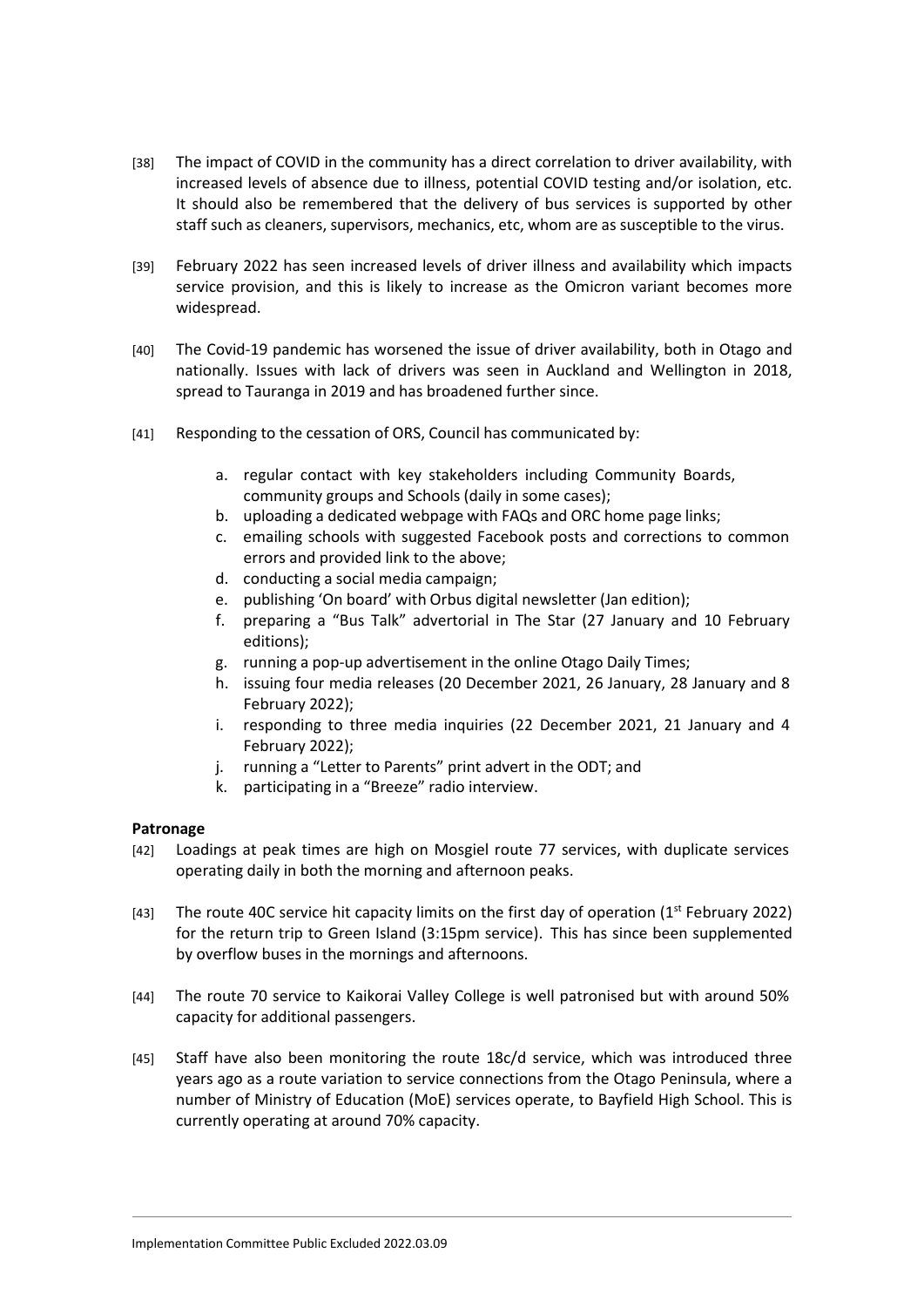[46] Monitoring these services (routes 77, 40C, 70 and 18c/d) across a 2-week period from 1 February 2022, daily child patronage has increased from 361 passengers on 1 February to an average of 632 child passengers per day by 14 February:

|                     | 1/02/2022  | 2/02/2022 | 3/02/2022  | 4/02/2022  |
|---------------------|------------|-----------|------------|------------|
| <b>Daily Totals</b> | 361        | 458       | 685        | 538        |
| Daily % change      |            | 27%       | 50%        | $-2196$    |
|                     | 8/02/2022  | 9/02/2022 | 10/02/2022 | 11/02/2022 |
| <b>Daily Totals</b> | 742        | 764       | 723        | 727        |
| Daily % change      | 38%        | 3%        | $-5%$      | 1%         |
|                     | 14/02/2022 |           |            |            |
| <b>Daily Totals</b> | 686        |           |            |            |
| Daily % change      | $-6%$      |           |            |            |

- [47] It is likely that the Youth Bee Card fare of \$1.20 per trip will have been a contributing factor to patronage, noting that it is typically 80c per trip cheaper than the previous commercial service. While that is advantageous for families with school students, it is much less so in terms of fare recovery.
- [48] Under the current fare system, fares for journeys to areas at some distance from the central city area (previously Zones 3 to 5) are lower than before, which is also likely contributing to general commuter patronage levels and therefore capacity at peak times for school children. For example, a child single fare to Mosgiel using Go Card was previously \$2.66 (now \$1.20) and an adult fare was previously \$4.44 (now \$2).
- [49] The fares previously charged by Otago Road Services were cash fares of between \$1:50 and \$2 for a single trip, or \$12 to \$20 for a ten-ride ticket. This, together with a demographic blip meaning a large cohort of children moving through schools, historically high petrol prices and the current flat fare, are likely contributing to the popularity of public transport use for schools.
- [50] Some schools are considering implementing their own supplementary services, outside of the public transport network. Should they be introduced, this may free up capacity on Council services.
- [51] It should be noted that staff are working on the introduction of revised Unit 5 services (Mosgiel), to be operational before the end of the financial year (one of Council's Shaping Future Dunedin Programme Business Case actions). These services will significantly increase capacity on route 77 to and from Mosgiel, removing the requirement for overflow services. The changes include:
	- a. a peak frequency increase from 30 minutes to 15 minutes;
	- b. a direct, no stopping, 'express' service from Mosgiel to the Bus Hub.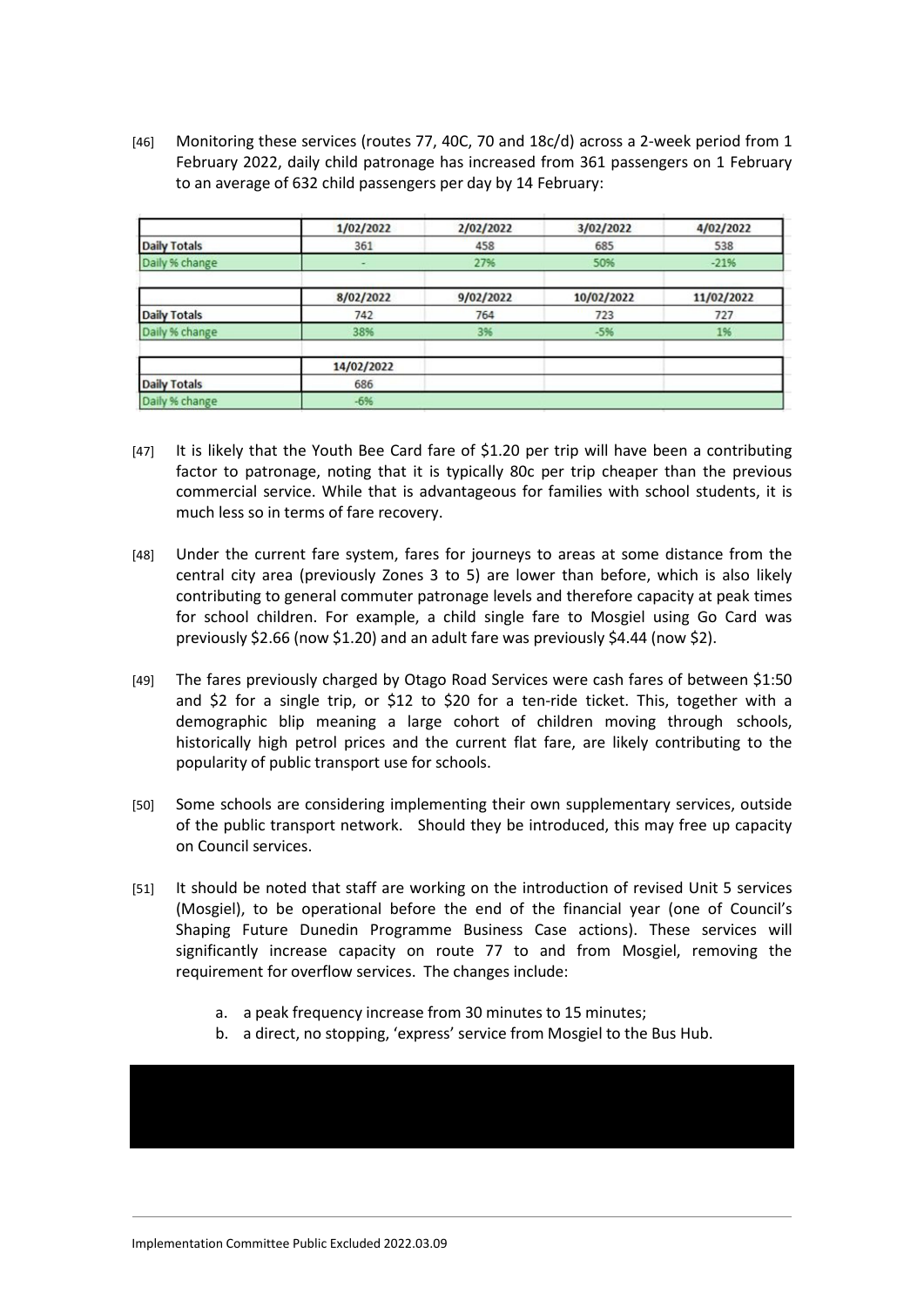those as will happen for Mosgiel.

- [55] Another of Council's Shaping Future Dunedin Programme Business Case actions, was to introduce a new Green Island to City via South Dunedin bus service in Year 2 of the 2021-31 Long Term Plan. However, in December 2021, staff recommended and Council approved, postponing this service until Year 3.
- [56] This was because the new Green Island bus service was subject to being supported by the Council's Fares and Frequency Single Stage Business Case (FFBC). Due to delays in the approvals of the National Land Transport Programme and Shaping Future Dunedin Transport Programme Business Case the FFBC is not advanced enough at this stage to do that.
- [57] While Waka Kotahi NZ Transport Agency will not fund its share of this service yet (its case for investment was to be substantiated by Council's Fares and Frequency Business Case), that would not stop the Council introducing it in Year 2, but it would have to meet the full cost.

### **Council Policy**

- [59] The current Regional Public Transport Plan (RPTP) does not specify any school bus units, either in Dunedin or Queenstown.
- [60] Council's position on school bus services is outlined in section 5.3.2 of the RPTP, which says:

"*Through the overall re-design of the Dunedin network in 2014 and updates in 2017, the ORC moved away from specifically providing school transport. In keeping with that approach, the ORC will in the long term, not contract bus services specifically for school children.*"

- [61] In retendering Dunedin Unit 3, one of the components of that was to signal the cessation of its school bus components three years into that new contract.
- [62] The solutions implemented by staff to date have not been inconsistent with the RPTP, as the additional/extra buses can be used by any member of the public.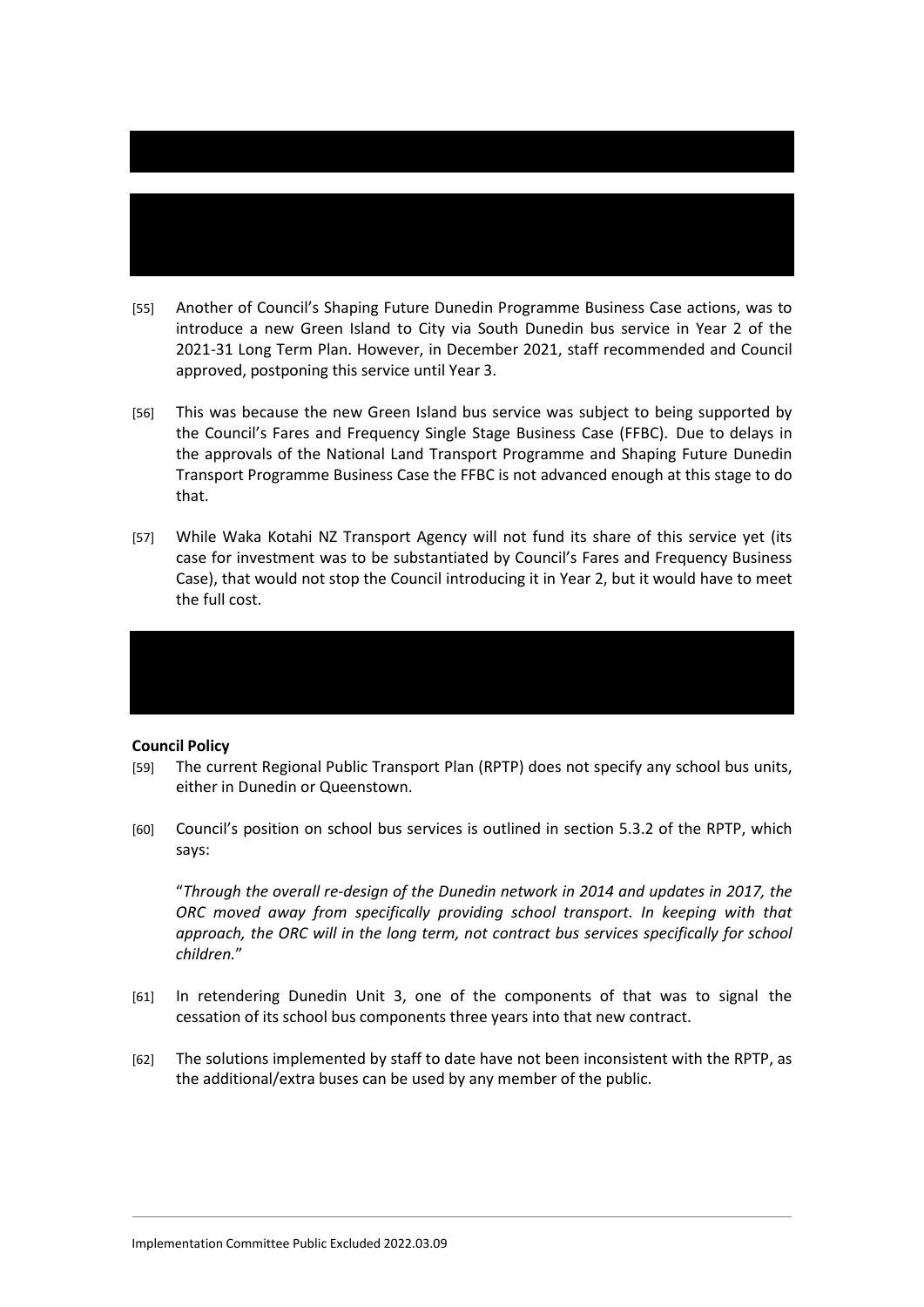### **Perception of the Extent of Council's Role**

- [63] Ideally, the supply by Council of a public transport service would meet all the demands of our community. The reality is that demand will always outstrip supply – supply is a finite commodity based on what Council judges that the community can pay and its provision is a balance/compromise to meet the bulk of those demands (for example in December 2021 Council resolved not to fund the total cost of the Dunedin Route 1 improvements sought by the Waikouaiti Coast community).
- [64] Although the Council's communications team ensured there was significant publicity about the cessation of the ORS services at the end of 2021, including direct communication with schools, once 2022 began and it started to get closer to the commencement of school term 1, it became apparent that a number of parents/caregivers were unaware of the changes and how they would impact their children.
- [65] It also became apparent that once they became aware, a number of parents/caregivers held the view that responsibility for getting their children to school was Council's, not theirs.
- [66] There was also a perception that Council was obligated to provide a service.

### **OPTIONS**

- [67] The Council has two options available to it in respect of the services put in place to the end of Term 1. They are:
	- Option A resolve that all the service changes implemented to date continue (noting that the overflow buses and Route 40C will be replaced through planned service levels changes and Unit 3 retendering).
	- Option B resolve that all the service changes implemented to date, cease at the end of School Term 1 (ends 14 April 2022).
- [68] The recommended option is Option A. While Option B has the benefit of minimising the financial impact to Council (and ratepayers) it is not recommended as it fails to recognise how unpopular the move would be and the disruption that it would cause to families currently utilising the services. Those families have made a decision on the school their children will attend and that will have given rise to a considerable number of other decisions/actions, such as purchase of school uniform, journey to work/school plans, etc.
- [69] Option A gives certainty. However, the disadvantage of this recommendation is that Council has not budgeted in its Long Term/Annual Plan for the additional expenditure and may need to do so.

### **CONSIDERATIONS**

# **Strategic Framework and Policy Considerations**

[70] ORC's 2021/31 Long-Term Plan outlines how activities undertaken by Council will help to achieve community outcomes. One of the Community Outcomes that ORC aims to achieve is sustainable, safe, and inclusive transport. The solutions that Council has implemented in response to the cessation of the commercial school bus service delivers this outcome.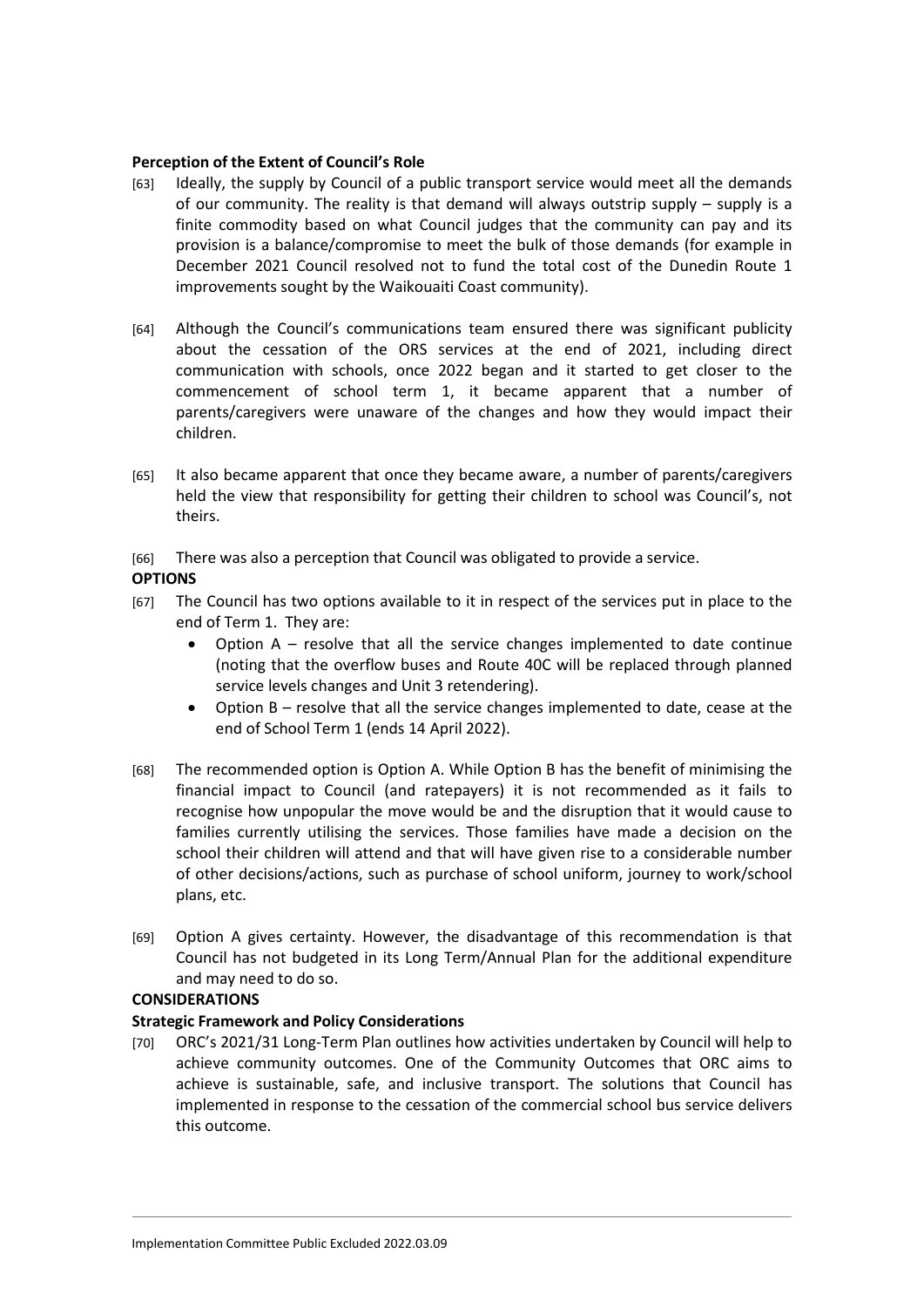[71] In regard to the RPTP, Council's actions to date and those recommended are not inconsistent with the Plan.

# **Financial Considerations**

- [72] The financial implications from responding to this issue are outlined in the report. The total Term 1 cost is about (Option B) and the total annual cost for Option A is  $(2022$  calendar year cost and noting that the figure does not include extending the solutions implemented only for Term 1).
- [73] That cost is unbudgeted and if unable to be accommodated within the current Dunedin public transport budget (which is unlikely given the ongoing impact of the \$2 Dunedin bus fare), will add to the deficit of the Targeted Rate Reserve.

### **Significance and Engagement Considerations**

[74] There are no significance and engagement considerations in regard to the proposed decisions sought in this paper.

### **Legislative and Risk Considerations**

[75] There are no legislative considerations in regard to the proposed decisions sought in this paper.

#### **Climate Change Considerations**

- [76] Council has not replicated in its entirety, the former ORS service and as such, it is highly likely that some students that previously used the bus to get to school will now be arriving there by private motor vehicle (contributing to an increase in emissions).
- [77] However, as Council has implemented solutions to the bulk of the former commercial bus services, that increase should be small.

### **Communications Considerations**

- [78] There are no communications considerations in regard to the proposed decisions sought in this paper.
- [79] Following the Council meeting, Council staff will convey the outcomes from the meeting to schools and other stakeholders.

### **NEXT STEPS**

- [80] The next steps are:
	- continue to monitor the outcome of Council's response
	- communicate the meeting outcome(s) to schools and stakeholders

### **ATTACHMENTS**

1. Saddle Hill Community Board Letter, 2022.01.27 [**1.2.1** - 2 pages]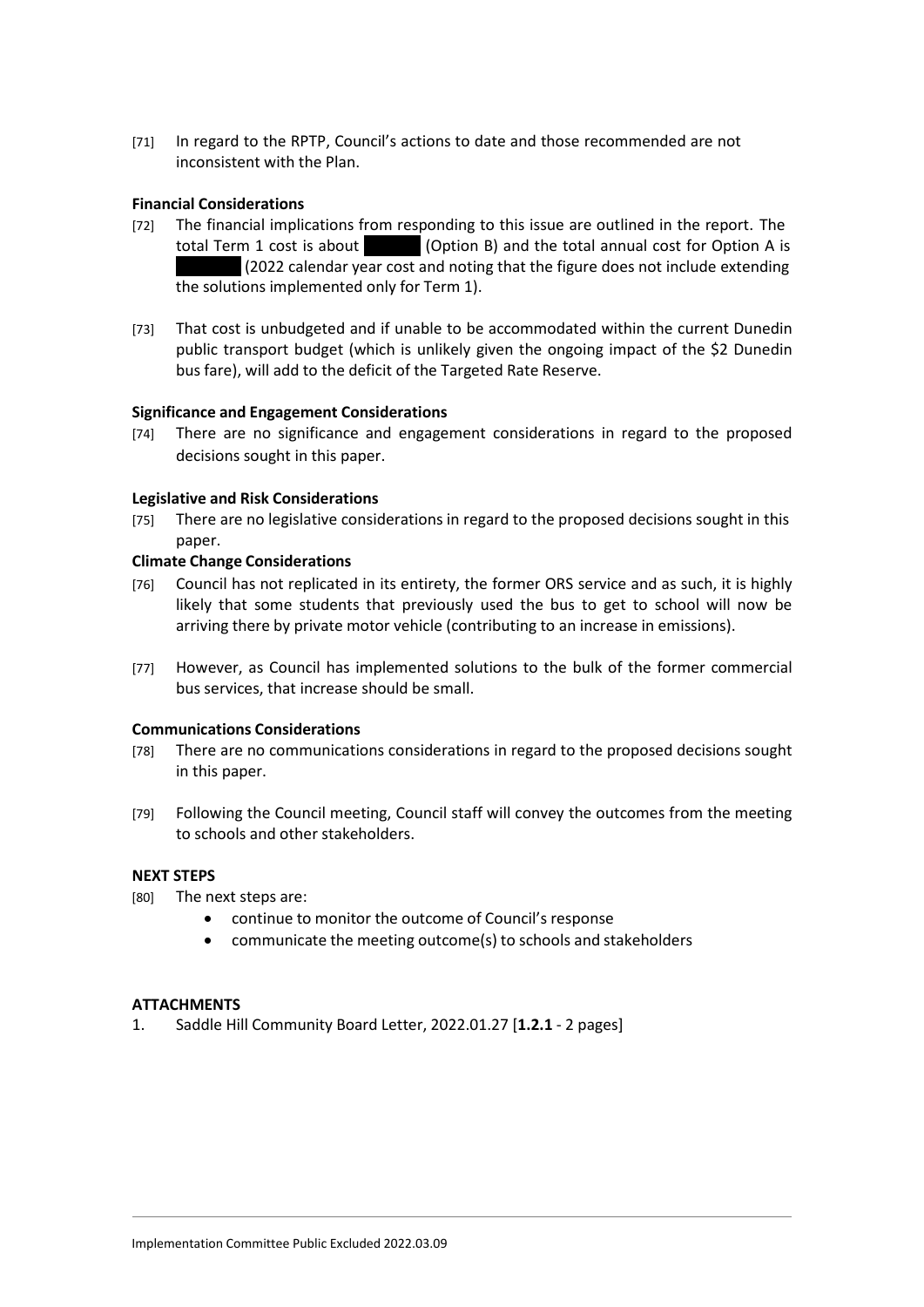

# **SADDLE HILL COMMUNITY BOARD**

50 The Octagon | Dunedin 9015 | PO Box 5045 | Dunedin 9054 | New Zealand E dcc@dcc.govt.nz  $P$  +64 3 477 4000 www.dunedin.govt.nz

Attention: Julian Phillips Implementation Lead Transport Otago Regional Council Level 2, Philip Laing House, Rattray Street Private Bag 1954 Dunedin 9054

27th January 2022

Dear Julian

#### **Changes to School Buses**

Thank you for your time to discuss the issues with the current school bus situation.

The Saddle Hill Community Board and our community have serious concerns about the removal of the Otago Road Services School buses. Unless the Public bus system can be adjusted to suit the needs of our students, we request that the Otago Regional Council consider running a dedicated school service (as was run by Otago Road Services). This service previously served our community and students well.

Our children deserve an easy to use, direct, timely, safe, reliable, stress-free transfer to school. In its present form, the public bus does not provide this. Many families will stop using the buses and use private transport if the service is not improved. The affordability for some parents will be stretched if using private transport is required. We are entering into a period of reducing our carbon footprint and public transport is being encouraged. The decision to reduce services is contrary to these aims.

For any parent or decision maker they should consider the safety and well-being of our young people to ensure they are able to get to school in a timely manner and not have to transfer more than is required to get to school. Investment in education is one of the government's main goals and the well-being of children is also a priority.

Although the bus fare may be cheaper it is unacceptable:

- for children aged as young as ten years old to be expected to take three different buses to get to school when it would be less than a 10-minute trip by car (Abbotsford to Balmacewan Intermediate)
- for children to be expected to take 1.5 hrs to get home from school when school is a 20 minute drive away (Taieri College to Brighton with 2 x 30min waits)
- to expect students to walk for 15mins from nearest bus stop to get to school (especially in winter weather, Otago Boys, John McGlahan)